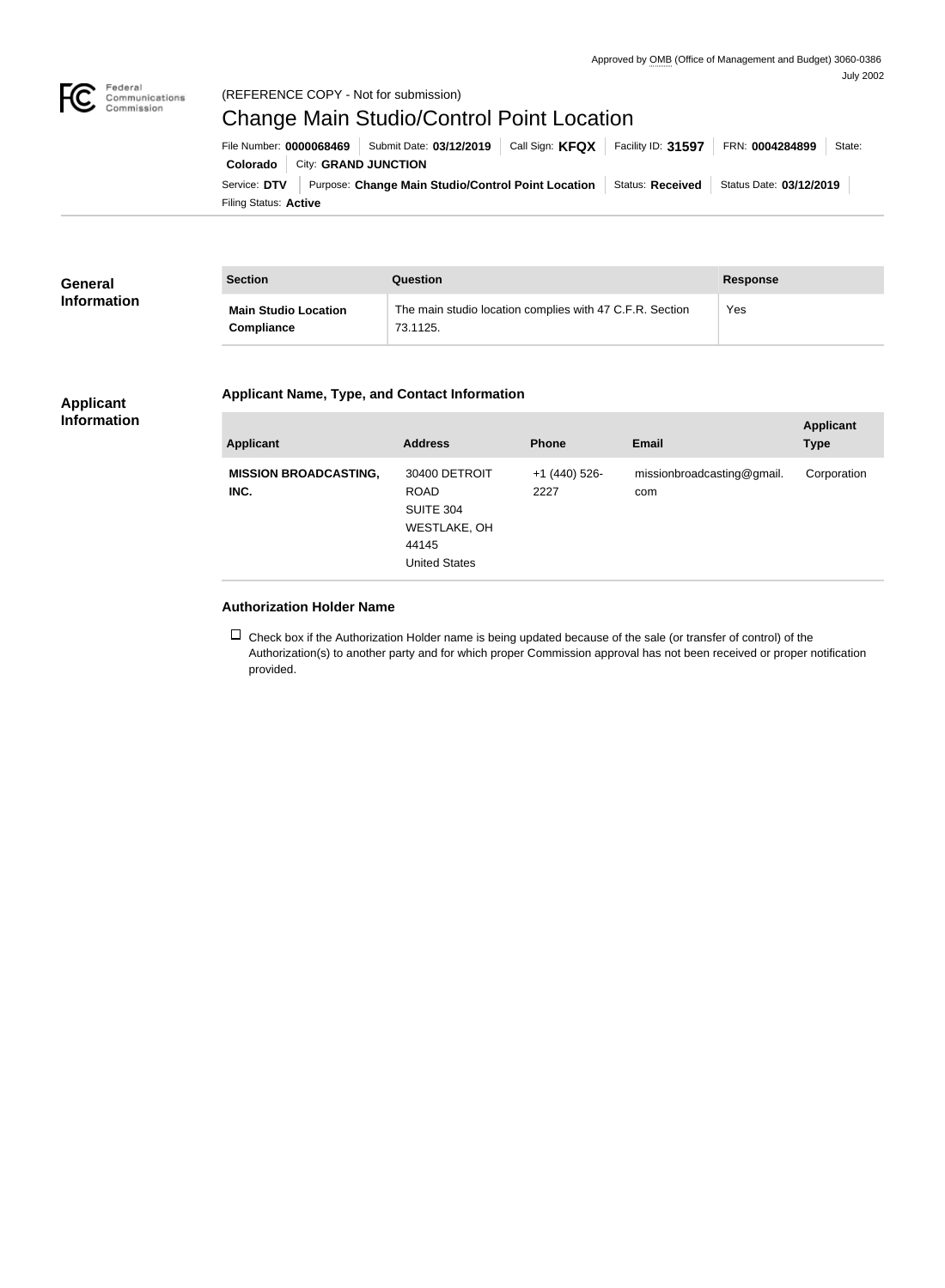| <b>Contact</b><br><b>Representatives</b><br>(1) | <b>Contact Name</b>                                        | <b>Address</b>                                                  | <b>Phone</b>          | <b>Email</b>               | <b>Contact Type</b>     |
|-------------------------------------------------|------------------------------------------------------------|-----------------------------------------------------------------|-----------------------|----------------------------|-------------------------|
|                                                 | Gregory L. Masters, Esq<br>Legal Counsel<br>Wiley Rein LLP | 1776 K Street, N.W.<br>Washington, DC<br>20006<br>United States | +1 (202) 719-<br>7370 | gmasters@wileyrein.<br>com | Legal<br>Representative |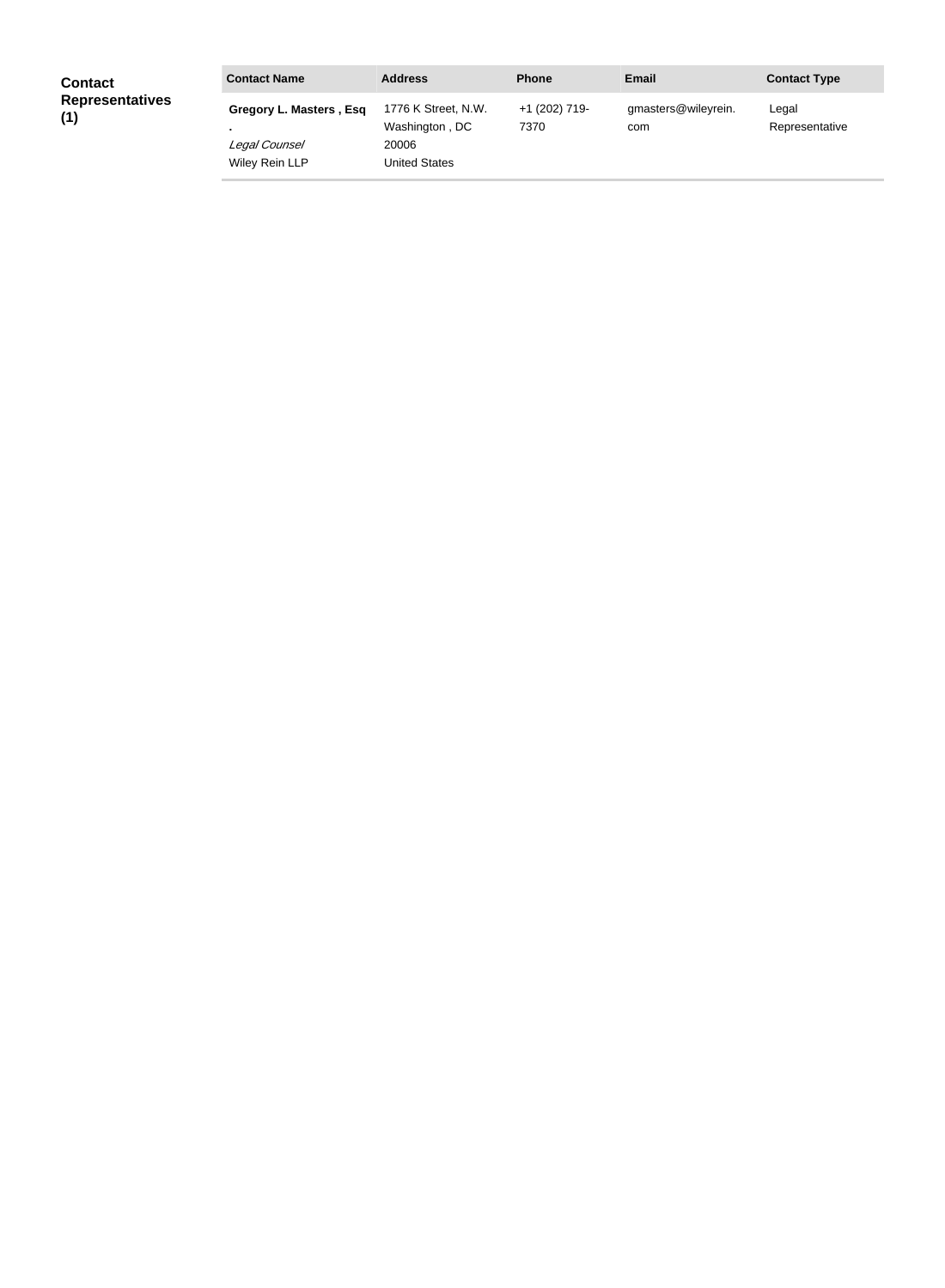| <b>Main Studio</b><br>Location | <b>Section</b>                                         | Question       | <b>Response</b>       |
|--------------------------------|--------------------------------------------------------|----------------|-----------------------|
|                                | <b>Main Studio Address</b><br><b>Contract Contract</b> | Country        | <b>US</b>             |
|                                |                                                        | PO Box         |                       |
|                                |                                                        | Address Line 1 | 345 Hillcrest         |
|                                |                                                        | Address Line 2 |                       |
|                                |                                                        | City           | <b>Grand Junction</b> |
|                                |                                                        | State          | CO                    |
|                                |                                                        | Zip Code       | 81501                 |
|                                |                                                        | Phone          | +1 (970) 242-5000     |

# **Control Point Location**

| <b>Section</b>               | <b>Question</b> | <b>Response</b>      |
|------------------------------|-----------------|----------------------|
| <b>Control Point Address</b> | Address Line 1  | 2175 West 1700 South |
|                              | Address Line 2  |                      |
|                              | City            | Salt Lake City       |
|                              | <b>State</b>    | UT                   |
|                              | Zip Code        | 84104                |
|                              | Phone           | +1 (801) 270-2313    |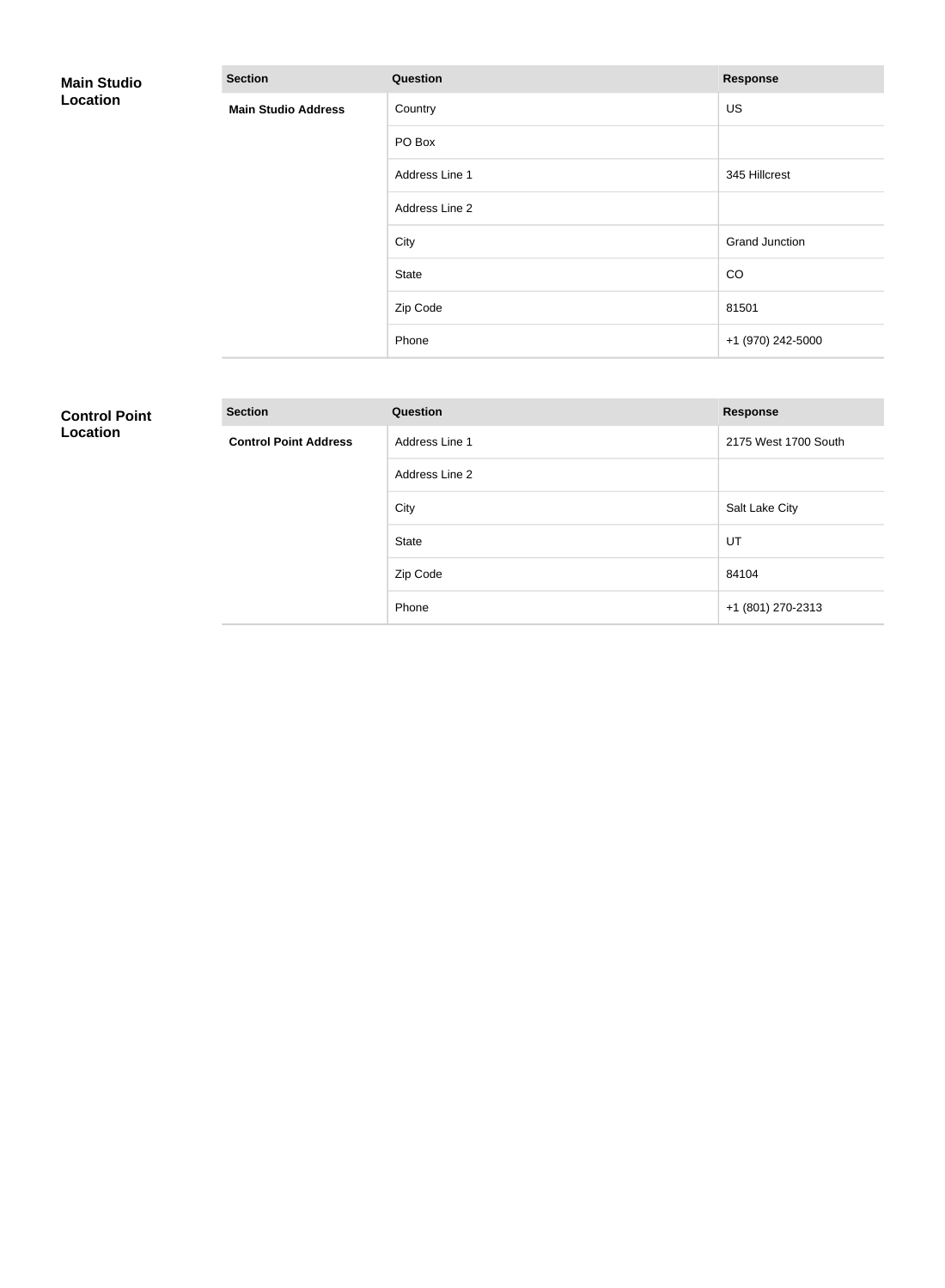| <b>Certification</b> | <b>Section</b>                                    | <b>Question</b>                                                                                                                                                                                                                                                                                                                                                                                                                                                                                                                                                                                                                                                                                                                                                                                                                                           | <b>Response</b>                                      |
|----------------------|---------------------------------------------------|-----------------------------------------------------------------------------------------------------------------------------------------------------------------------------------------------------------------------------------------------------------------------------------------------------------------------------------------------------------------------------------------------------------------------------------------------------------------------------------------------------------------------------------------------------------------------------------------------------------------------------------------------------------------------------------------------------------------------------------------------------------------------------------------------------------------------------------------------------------|------------------------------------------------------|
|                      | <b>General Certification</b><br><b>Statements</b> | The Applicant waives any claim to the use of any particular<br>frequency or of the electromagnetic spectrum as against the<br>regulatory power of the United States because of the<br>previous use of the same, whether by authorization or<br>otherwise, and requests an Authorization in accordance with<br>this application (See Section 304 of the Communications Act<br>of 1934, as amended.).                                                                                                                                                                                                                                                                                                                                                                                                                                                       |                                                      |
|                      |                                                   | The Applicant certifies that neither the Applicant nor any<br>other party to the application is subject to a denial of Federal<br>benefits pursuant to §5301 of the Anti-Drug Abuse Act of<br>1988, 21 U.S.C. §862, because of a conviction for<br>possession or distribution of a controlled substance. This<br>certification does not apply to applications filed in services<br>exempted under §1.2002(c) of the rules, 47 CFR. See §1.<br>2002(b) of the rules, 47 CFR §1.2002(b), for the definition of<br>"party to the application" as used in this certification §1.2002<br>(c). The Applicant certifies that all statements made in this<br>application and in the exhibits, attachments, or documents<br>incorporated by reference are material, are part of this<br>application, and are true, complete, correct, and made in<br>good faith.   |                                                      |
|                      | <b>Authorized Party to Sign</b>                   | <b>FAILURE TO SIGN THIS APPLICATION MAY RESULT IN</b><br>DISMISSAL OF THE APPLICATION AND FORFEITURE<br>OF ANY FEES PAID<br>Upon grant of this application, the Authorization Holder may<br>be subject to certain construction or coverage requirements.<br>Failure to meet the construction or coverage requirements<br>will result in automatic cancellation of the Authorization.<br>Consult appropriate FCC regulations to determine the<br>construction or coverage requirements that apply to the type<br>of Authorization requested in this application.<br>WILLFUL FALSE STATEMENTS MADE ON THIS FORM<br>OR ANY ATTACHMENTS ARE PUNISHABLE BY FINE AND<br>/OR IMPRISONMENT (U.S. Code, Title 18, §1001) AND/OR<br>REVOCATION OF ANY STATION AUTHORIZATION (U.S.<br>Code, Title 47, §312(a)(1)), AND/OR FORFEITURE (U.S.<br>Code, Title 47, §503). |                                                      |
|                      |                                                   | I certify that this application includes all required and<br>relevant attachments.                                                                                                                                                                                                                                                                                                                                                                                                                                                                                                                                                                                                                                                                                                                                                                        | Yes                                                  |
|                      |                                                   | I declare, under penalty of perjury, that I am an authorized<br>representative of the above-named applicant for the<br>Authorization(s) specified above.                                                                                                                                                                                                                                                                                                                                                                                                                                                                                                                                                                                                                                                                                                  | <b>Dennis P. Thatcher</b><br>President<br>03/12/2019 |